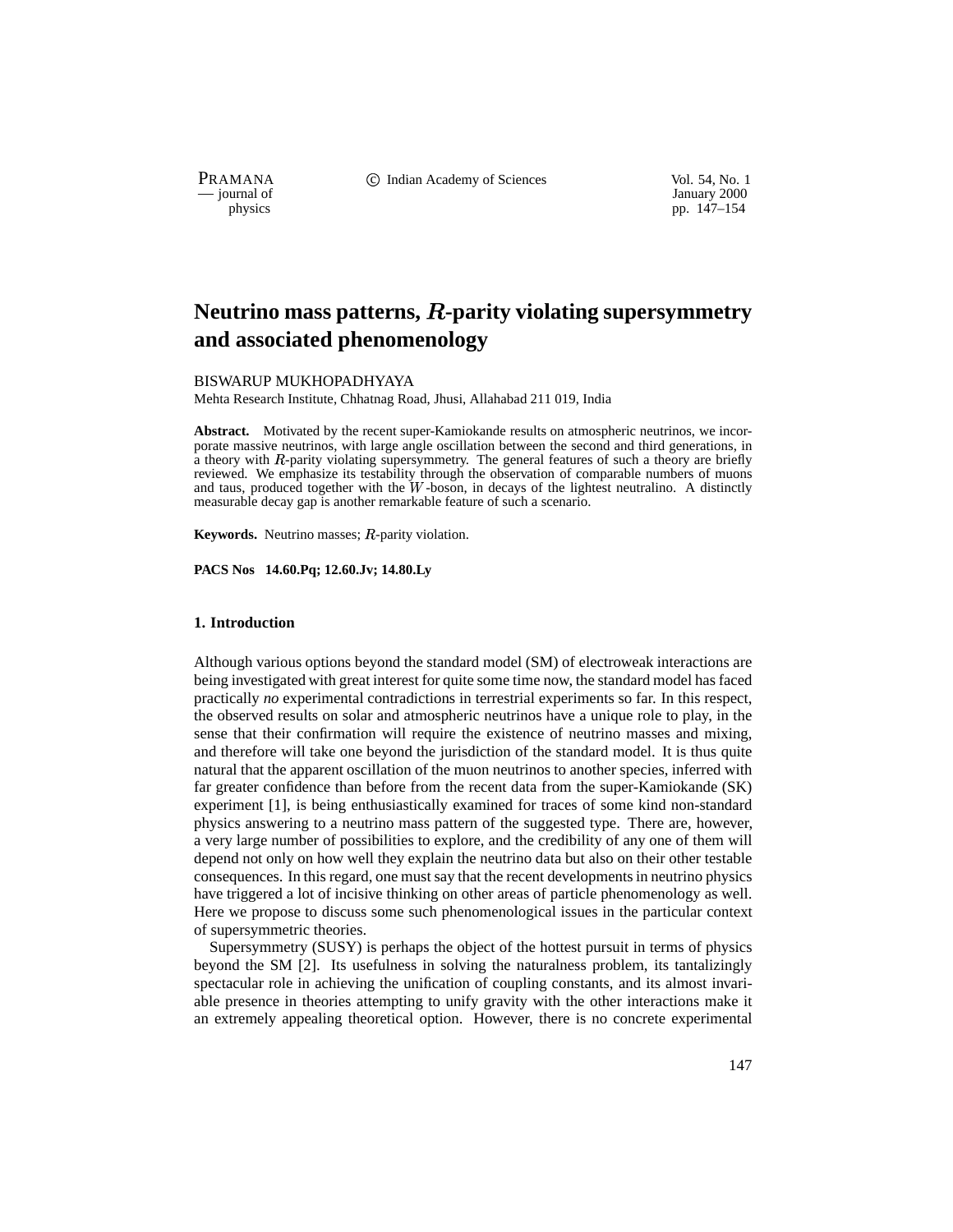evidence in its favor yet. It is therefore quite natural that the possibilities of generating neutrino masses and mixing in a SUSY scenario should be investigated, especially when evidences for the latter are already knocking at our doors.

Neutrino masses will either necessitate the existence of right-handed neutrinos or require violation of lepton number  $(L)$  so that Majorana masses are possible. The former possibility entails an augmentation of the particle content of the minimal SUSY standard model (MSSM). The latter one does not require it, but forces one to go beyond the minimal model again, whereby lepton number violation can be allowed in the theory. However, such a violation is in-built in those SUSY theories where R-parity, defined as  $R = (-1)^{3B+L+2S}$ , is not a conserved quantity anymore [3]. This is quite consistent with the absence of proton decay so long as baryon number  $(B)$  is not violated simultaneously, a situation that again may arise in SUSY where there are scalar leptons and baryons and therefore  $L$ -violation and  $B$ -conservation does not interfere with the gauge current structure of the theory.

In the next section we present a summary on  $R$ -parity violating models, with an emphasis on the type which has a key role in our claims, namely, one with  $R$ -parity violation through bilinear terms. In the same section we also discuss the generation of neutrino masses in such theories both at the tree- and one-loop levels. Some distinct accelerator signals, of one viable scenario at least, are mentioned in  $\S 3$ . We conclude in  $\S 4$ .

## **2. -parity violation and neutrino mass**

**Service Street Service Street Street Street Street Street Street Street Street Street Street Street Street St** 

<sup>4</sup>

The MSSM superpotential is given by

$$
W_{\text{MSSM}} = \mu \hat{H}_1 \hat{H}_2 + h_{ij}^l \hat{L}_i \hat{H}_1 \hat{E}_j^c + h_{ij}^d \hat{Q}_i \hat{H}_1 \hat{D}_j^c + h_{ij}^u \hat{Q}_i \hat{H}_2 \hat{U}_j^c, \tag{1}
$$

where the last three terms give the Yukawa interactions corresponding to the masses of the charged leptons and the down-and up-type quarks, and  $\mu$  is the Higgsino mass parameter.

When  $R$ -parity is violated, the following additional terms can be added to the superpotential:

**Service Street Service Street Street Street Street Street Street Street Street Street Street Street Street St** 

$$
W_{\mathcal{R}} = \lambda_{ijk} \hat{L}_i \hat{L}_j \hat{E}_k^c + \lambda_{ijk}^{\prime} \hat{L}_i \hat{Q}_j \hat{D}_k^c + \lambda_{ijk}^{\prime\prime} \hat{U}_i^c \hat{D}_j^c \hat{D}_k^c + \epsilon_i \hat{L}_i \hat{H}_2 \tag{2}
$$

**Service Street Service Street Street Street Street Street Street Street Street Street Street Street Street St** 

**Service Street Service Street Street Street Street Street Street Street Street Street Street Street Street St** 

with the  $\lambda''$ -terms causing B-violation, and the remaining ones, L-violation. In order to suppress proton decay, it is customary (though not essential) to have one of the two types of nonconservation at a time. In the rest of this article, we will consider only lepton number violating effects.

The  $\lambda$ - and  $\lambda'$ -terms have been widely studied in connection with phenomenological consequences, enabling one to impose various kinds of limits on them [4]. Their contributions to neutrino masses can be only through loops [5], and their multitude (there are 36 such couplings altogether) makes the necessary adjustments possible for reproducing the requisite values of neutrino masses and mixing angles. We shall come back to these 'trilinear' effects later.

More interesting, however, are the three bilinear terms  $\epsilon_i L_i H_2$  [6]. There being only three terms of this type, the model looks simpler and more predictive with them alone as sources of  $R$ -parity violation. This is particularly so because the physical effects of the trilinear terms can be generated from the bilinears by going to the appropriate bases. In addition, they have interesting consequences of their own [7,8], since terms of the type

148 *Pramana – J. Phys.,* **Vol. 54, No. 1, January 2000**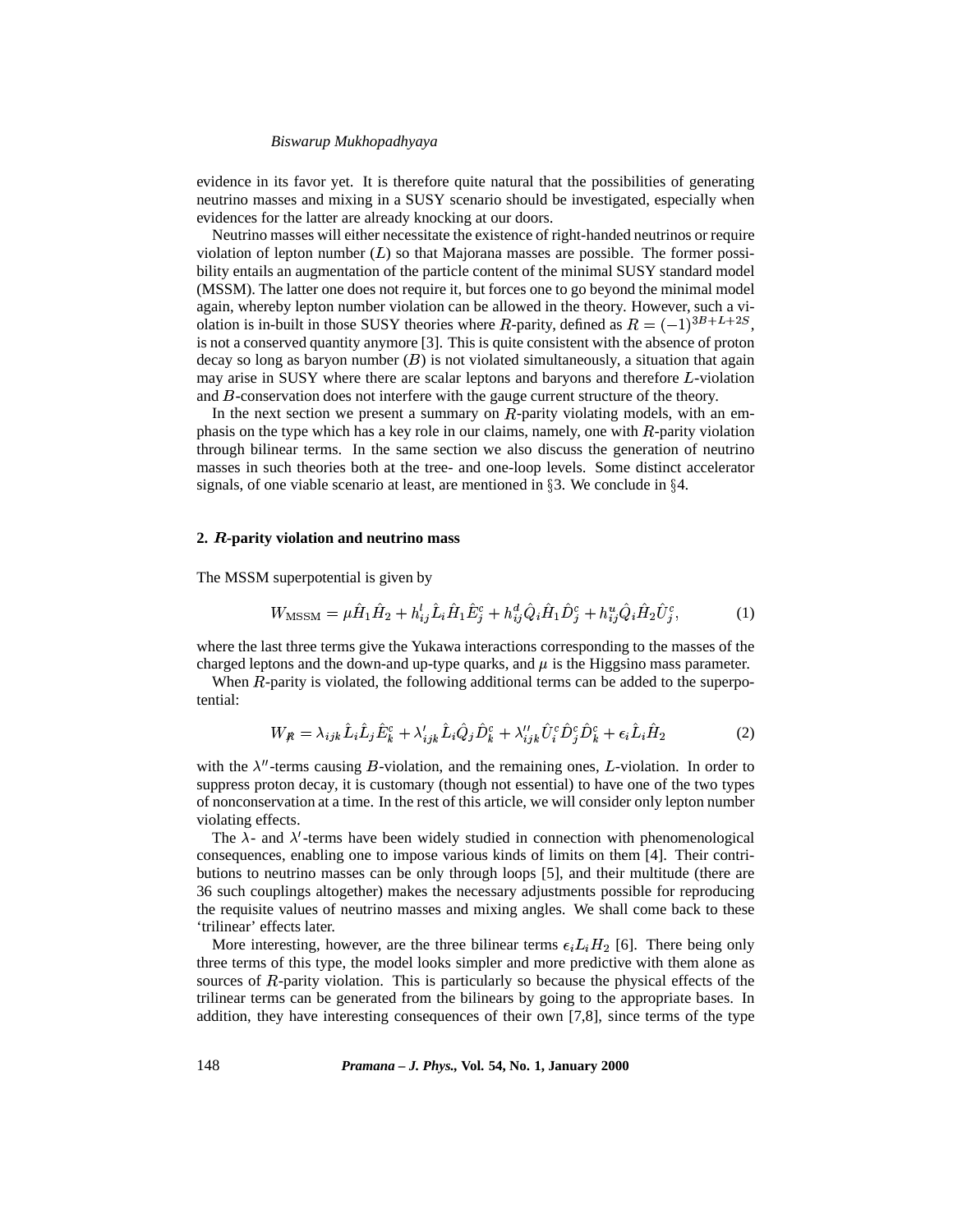#### *Neutrino mass patterns*

this discussion, we shall assume, without any loss of generality, the existence of such  $L<sub>i</sub>H<sub>2</sub>$  imply mixing between the Higgsinos and the charged leptons and neutrinos. In terms involving only the second and third families of leptons.

In the above scenario, the scalar potential contains the following terms which are bilinear in the scalar fields:

$$
V_{\text{scal}} = m_{L_3}^2 |\tilde{L}_3|^2 + m_{L_2}^2 |\tilde{L}_2|^2 + m_1^2 |H_1|^2 + m_2^2 |H_2|^2 + B \mu H_1 H_2
$$
  
+ 
$$
B_2 \epsilon_2 \tilde{L}_2 H_2 + B_3 \epsilon_3 \tilde{L}_3 H_2 + \mu \epsilon_3 \tilde{L}_3^* H_1 + \mu \epsilon_2 \tilde{L}_2^8 H_1 + \cdots,
$$
 (3)

where  $m_{L_i}$  denotes the mass of the *i*th scalar doublet at the electroweak scale, and  $m_1$  and  $m_2$  are the mass parameters corresponding to the two Higgs doublets. B,  $B_2$  and  $B_3$  are soft SUSY-breaking parameters.

An immediate consequence of the additional  $(L$ -violating) soft terms in the potential is a set of non-vanishing vacuum expectation values (*vev*) for the sneutrinos [9]. This gives rise to the mixing of the gauginos with neutrinos (and charged leptons) through the sneutrino–neutrino–neutralino (and sneutrino-charged lepton-chargino) interaction terms.

By virtue of both the types of mixing described above, the hitherto massless neutrino states enter into the neutralino mass matrix. This leads to see-saw masses acquired by them via mixing with massive states. The parameters controlling the neutrino sector in particular and R-parity violating effects in general are the bilinear coefficients  $\epsilon_2$ ,  $\epsilon_3$  and the soft parameters  $B_2$ ,  $B_3$ . For our purpose, however, it is more convenient to eliminate the latter in favor of the sneutrino *vev*'s using the conditions of electroweak symmetry breaking [7].

For a better understanding, let us perform a basis rotation [10], removing the  $R$ -parity violating bilinear terms via a redefinition of the lepton and Higgs superfields. This, however, does not eliminate the effects of the bilinear terms, since they now take refuge in the scalar potential. The sneutrino *vev*'s in this rotated basis (which are functions of both and the  $\epsilon$ 's and the soft terms in the original basis) are instrumental in triggering neutrino– neutralino mixing. Consequently, the  $6 \times 6$  neutralino mass matrix in this basis has the following form:

$$
\mathcal{M} = \begin{pmatrix}\n0 & -\mu & \frac{gv}{\sqrt{2}} & -\frac{g'v}{\sqrt{2}} & 0 & 0 \\
-\mu & 0 & -\frac{gv'}{\sqrt{2}} & \frac{g'v'}{\sqrt{2}} & 0 & 0 \\
\frac{gv}{\sqrt{2}} & -\frac{gv'}{\sqrt{2}} & M & 0 & -\frac{gv_3}{\sqrt{2}} & -\frac{gv_2}{\sqrt{2}} \\
-\frac{g'v}{\sqrt{2}} & \frac{g'v'}{\sqrt{2}} & 0 & M' & \frac{g'v_3}{\sqrt{2}} & \frac{g'v_2}{\sqrt{2}} \\
0 & 0 & -\frac{gv_3}{\sqrt{2}} & \frac{g'v_3}{\sqrt{2}} & 0 & 0 \\
0 & 0 & -\frac{gv_2}{\sqrt{2}} & \frac{g'v_2}{\sqrt{2}} & 0 & 0\n\end{pmatrix},
$$
\n(4)

where the successive rows and columns correspond to  $(\tilde{H}_2, \tilde{H}_1, -i\tilde{W}_3, -i\tilde{B})$ and  $\nu_{\mu}$  being the neutrino flavour eigenstates in this basis. Also, with the sneutrino *vev*'s  $-i\tilde{B}, \nu_{\tau}, \nu_{\mu}), \, \nu_{\tau}$ denoted by  $v_2$  and  $v_3$ ,

$$
v_{-}(v') = \sqrt{2} \left( \frac{m_Z^2}{\bar{g}^2} - \frac{v_2^2 + v_3^2}{2} \right)^{\frac{1}{2}} \sin \beta \ (\cos \beta),
$$

*Pramana – J. Phys.,* **Vol. 54, No. 1, January 2000** 149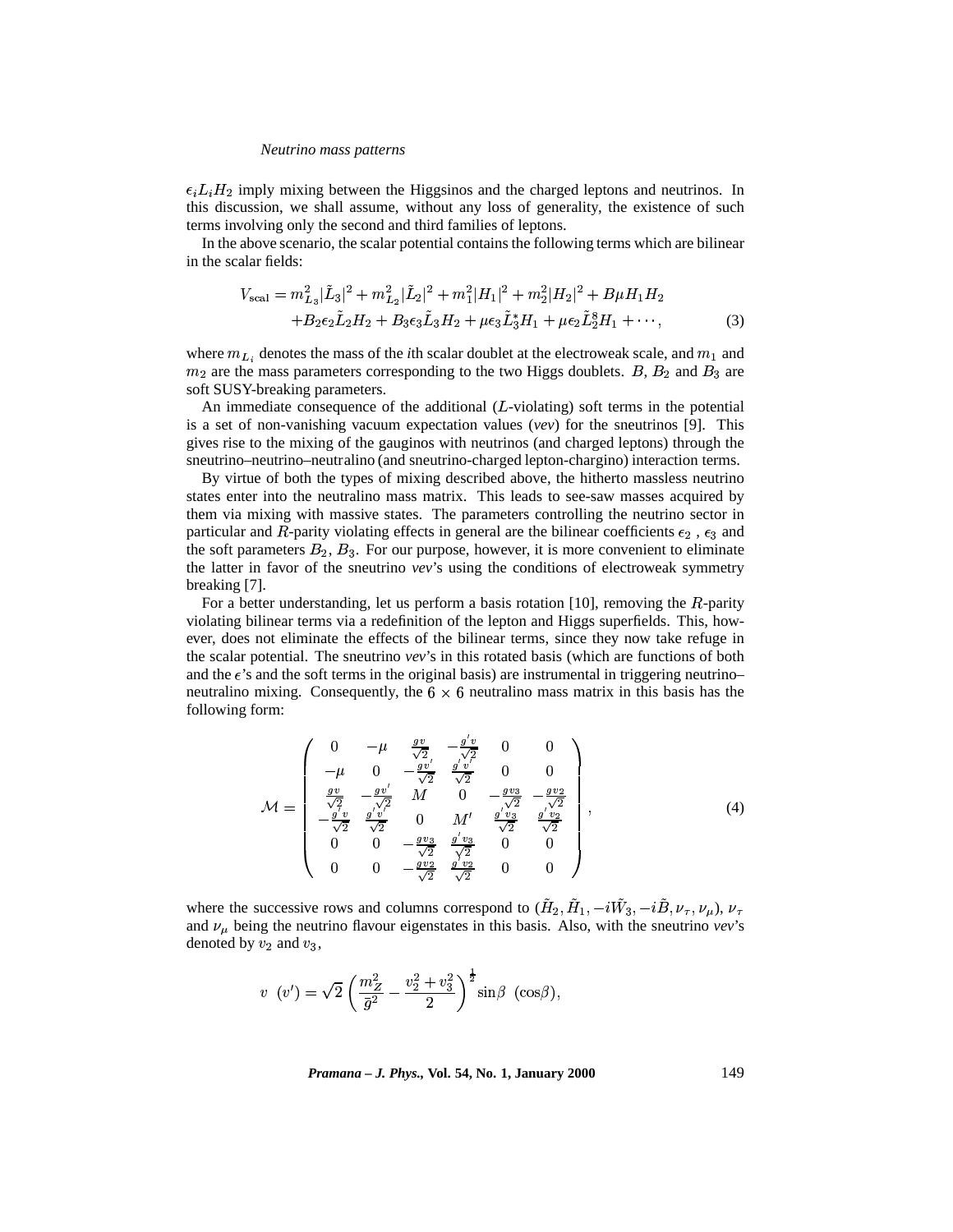$\sqrt{g^2 + g'^2}$ . M and M' being the SU(2) and U(1) gaugino mass parameters respectively, and  $\bar{g}$  =

Next, one can define two states  $\nu_3$  and  $\nu_2$ , where

$$
\nu_3 = \cos \theta \,\nu_\tau + \sin \theta \,\nu_\mu \tag{5}
$$

and  $\nu_2$  is the orthogonal combination, the neutrino mixing angle being given by

$$
\cos \theta = \frac{v_3}{\sqrt{v_2^2 + v_3^2}}.\tag{6}
$$

Clearly, the state  $\nu_3$  — which alone develops cross-terms with the massive gaugino states — develops a see-saw type mass at the tree-level. The orthogonal combination  $\nu_2$  still remains massless.

An approximate expression (neglecting higher order terms in  $m_z/\mu$ ) for the tree-level neutrino mass is

$$
m_{\nu_3} \approx -\frac{\bar{g}^2(v_2^2 + v_3^2)}{2\,\bar{M}} \times \frac{\bar{M}^2}{M M' - m_Z^2\,\bar{M}/\mu\,\sin 2\beta},\tag{7}
$$

where  $\bar{g}^2 \bar{M} = g^2 M' + {g'}^2 M$ . The first term is very similar to the usual see-saw formula, where  $g_{12} = g_{12} + g_{21}$ . The first term is very similar to the usual see saw formina,<br>with the only difference that couplings between the light and the heavy states is in the present case due to gauge interactions.

The massive state  $\nu_3$  can be naturally used to account for atmospheric neutrino oscillations, with  $\Delta m^2 = m_{\nu_2}^2$ . Large angle mixing between the  $\nu_\mu$  and the  $\nu_\tau$  corresponds to the situation where  $v_2 \simeq v_3$ .

The tree-level mass here is clearly controlled by the quantity  $v' = \sqrt{v_2^2 + v_3^2}$ . This quantity, defined as the 'effective' sneutrino *vev* in the basis where the  $\epsilon$ 's are rotated away, can be treated as a basis-independent measure of  $R$ -parity violation in such theories. The SK data on atmospheric neutrinos restrict  $v'$  to be of the order of a few hundred keV's [11]. However, it should be remembered that  $v'$  is a function of  $\epsilon_2$  and  $\epsilon_3$  both of which can still be as large as on the order of the electroweak scale. It has, for example, been shown [12] that in models based on  $N = 1$  supergravity, it is possible to have a very small value of  $v'$ starting from large  $\epsilon$ 's, provided that one assumes the R-conserving and R-violating soft terms (as also the slepton and  $Y = 1$  Higgs mass parameters) to be the same at the scale of dynamical SUSY breaking at a high energy.

Also, one has to address the question as to whether the treatment of  $\nu_3$  and  $\nu_2$  as mass eigenstates is proper, from the viewpoint of the charged lepton mass matrix being diagonal in the basis used above. In fact, it can be shown that this is strictly possible when  $\epsilon_2$  is much smaller than  $\epsilon_3$ , failing which one has to give a further basis rotation to define the neutrino mass eigenstates. However, the observable consequences that we describe in the following section are found to be equally valid, with the requirement shifted from the angle  $\theta$  to the effective mixing angle to be in the neighborhood of maximality.

Furthermore, a close examination of the scalar potential in such a scenario reveals the possibility of additional mixing among the charged sleptons, whereby flavour-changing neutral currents (FCNC) can be enhanced. It has been concluded after a detailed study [13] that the suppression of FCNC requires one to have the  $\epsilon$ -parameters to be small compared to the MSSM parameter  $\mu$  (or, in other words, to the electroweak scale) unless there is a hierarchy between  $\epsilon_2$  and  $\epsilon_3$ .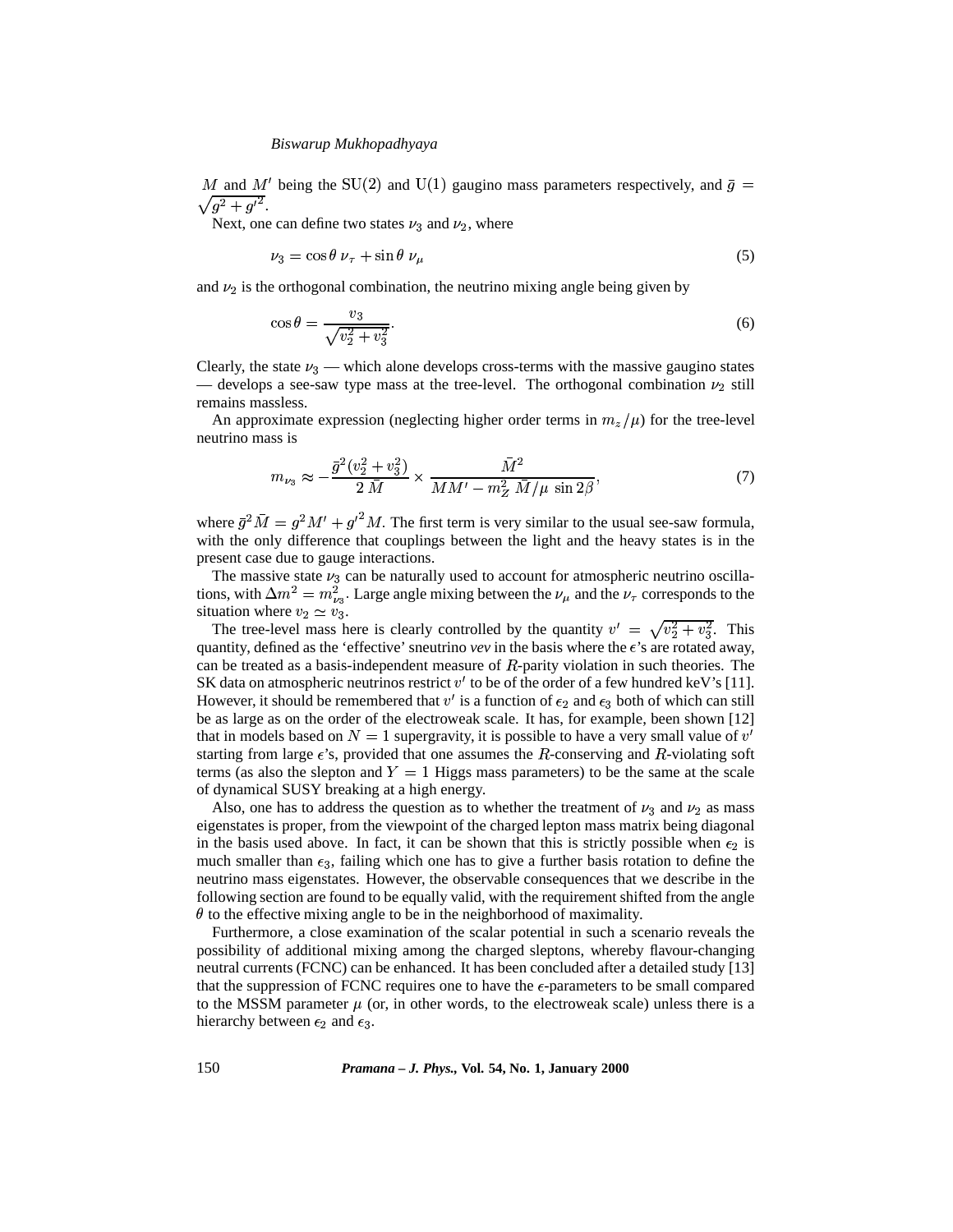#### *Neutrino mass patterns*

However, one still needs to find a mechanism for mass-splitting between the massless state  $\nu_2$  and the electron neutrino, and to explain the solar neutrino puzzle [14]. This is found to follow naturally if one allows for  $R$ -parity  $(L)$  violating terms of all types in the superpotential. The existence of the various  $\lambda$  and  $\lambda'$ -terms will give rise to loop contributions to the neutrino mass matrix [15].

The generic expression for such loop-induced masses is

$$
(m_{\nu}^{\text{loop}})_{ij} \simeq \frac{3}{8\pi^2} m_k^d m_p^d M_{\text{SUSY}} \frac{1}{m_{\tilde{q}}^2} \lambda'_{ikp} \lambda'_{jpk}
$$

$$
+ \frac{1}{8\pi^2} m_k^l m_p^l M_{\text{SUSY}} \frac{1}{m_{\tilde{t}}^2} \lambda_{ikp} \lambda_{jpk}, \tag{8}
$$

where  $m^{d,(l)}$  denote the down-type quark (charged lepton) masses.  $m_{\tilde{i}}^2$ ,  $m_{\tilde{a}}^2$  are the slepton and squark mass squared.  $M_{SUSY}(\sim \mu)$  is the effective scale of supersymmetry breaking. <sup>r</sup> The mass eigenvalues can be obtained by including the above loop contributions in the mass matrix.

Again, it should be noted that there may be other ways of looking at the problem. For example, it has been shown [17] that, if one assumes *only* trilinear  $R$ -violating interactions at a high scale, running of the mass parameters could lead to significant sneutrino *vev*'s at low energy, which might turn out to be principal contributors to the loop-induced masses.

If we want the mass thus induced for the second generation neutrino to be the right one to solve the solar neutrino problem, then one obtains some constraint on the value of the  $\lambda$ 's as well as  $\lambda$ s. In order to generate a splitting between the two residual massless neutrinos,  $\delta m^2 \simeq 5 \times 10^{-6} \text{ eV}^2$  (which is suggested for an MSW solution), a SUSY breaking mass of about 500 GeV implies  $\lambda'(\lambda) \sim 10^{-4}$ –10<sup>-5</sup>. The mass-squared difference required for a vacuum oscillation solution to the solar puzzle requires even smaller values of  $\lambda'(\lambda)$ .

## **3. Phenomenological consequences**

As we have observed before, the SK data imply a constraint on the basis-independent parameter  $v'$ . The allowed range of neutrino mass-squared difference from the SK data, combining the fully contained events, partially contained events and upward-going muons, is about  $1.5 - 6.0 \times 10^{-3}$ muons, is about  $1.5 - 6.0 \times 10^{-3}$  eV<sup>2</sup> at 90% C.L. [18]. For the lightest neutralino mass varying between 50 and 200 GeV, this constrains  $v'$  to be in the approximate range 0.0001– 0.0003 GeV.

The experimentally observed signals characteristic of the scenario described above should naturally be associated with decays of the lightest neutralino, since that is a process where contributions from  $R$ -parity violating effects will not face any competitions from MSSM processes.

In presence of only the trilinear  $R$ -violating terms in the superpotential, the lightest neutralino can have various three-body decay modes which can be generically described by  $\chi^0 \longrightarrow \nu f \bar{f}$  and  $\chi^0 \longrightarrow l f_1 \bar{f}_2$ , f,  $f_1$  and  $f_2$  being different quark and lepton flavors that are kinematically allowed in the final state.

We have already seen that an important consequence of the bilinears is a mixing between neutrinos and neutralinos as also between charged leptons and charginos. This opens up additional decay channels for the lightest neutralino, namely,  $\chi^0 \longrightarrow lW$  and  $\chi^0 \longrightarrow \nu Z$ .

*Pramana – J. Phys.,* **Vol. 54, No. 1, January 2000** 151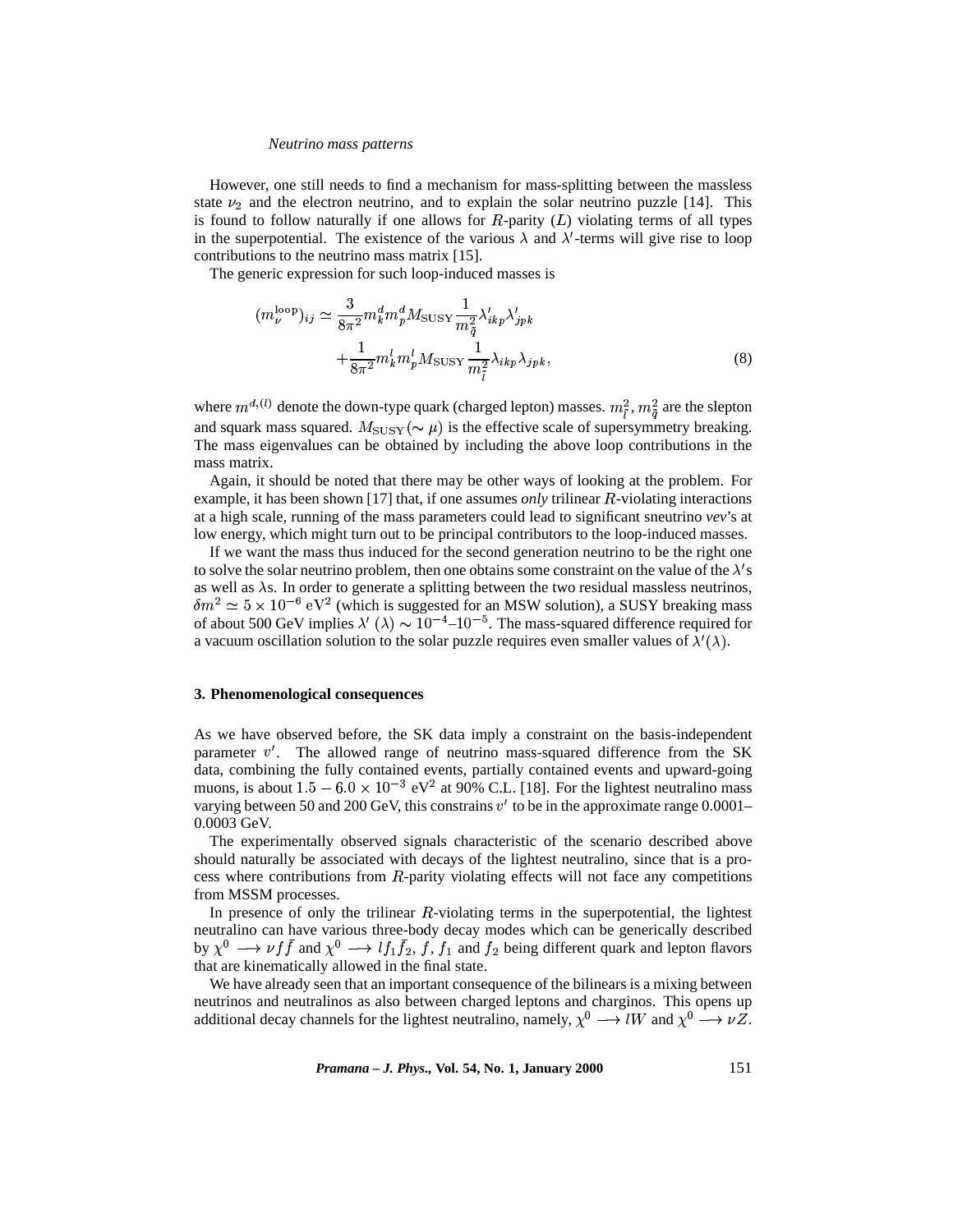When the neutralino is heavier than at least the  $W$ , these two-body channels dominate over the three-body ones over a large region of the parameter space, the effect of which can be observed in colliders such as the upgraded Tevatron, the LHC and the projected high-energy electron–positron collider. Different observables related to these decays have been studied in recent times [19].

Here we would like to stress upon one distinctive feature of the scenario that purportedly explains the SK results with the help of bilinear  $R$ -parity violating terms. It has been found that over almost the entire allowed range of the parameter space in this connection, the lightest neutralino is dominated by the Bino. A glance at the neutralino mass matrix reveals that decays of the neutralino ( $\simeq$  Bino) in such a case should be determined by the coupling of different candidate fermionic fields in the final state with the massive neutrino field  $\nu_3$  which has a cross-term with the Bino. Large angle neutrino mixing, on the the hand, implies that  $\nu_3$  should have comparable strengths of coupling with the muon and the tau. Thus, a necessary consequence of the above type of explanation of the SK results should be comparable numbers of muons and taus emerging from decays of the lightest neutralino, together with a  $W$ -boson in each case [10]. Such signals, particularly those in the form of muons from two-body decays of the lightest neutralino, should distinguish such a scenario. For further details including plots of the branching ratios, the reader is referred to [10].

Of course, the event rates in the channel mentioned above will depend on whether the two-body decays mentioned above indeed dominate over the three-body decays. The latter are controlled by the size of the  $\lambda$ - and  $\lambda'$ -parameters. It has been found that if in this case these parameters have to be of the right orders of magnitude to explain the mass-splitting required by the solar neutrino deficit, then, even for the MSW case, the decay widths driven by the trilinear term are smaller than those for the two-body decays by at least an order of magnitude. For vacuum oscillation, the three body decays turn out to be even smaller. Thus the prediction of comparable numbers of muons and taus seem to be quite robust so long as the two-body neutralino decays are kinematically allowed.

The other important consequence [10] of this picture is a large decay length for the lightest neutralino. We have already mentioned that the atmospheric neutrino results restrict the basis-independent  $R$ -violating parameter  $v'$  to the rather small value of a few hundred keV's. This value affects the mixing angle involved in calculating the decay width of the neutralino, which in turn is given by the formula

$$
L = \frac{\hbar}{\Gamma} \times \frac{p}{M(\tilde{\chi}_1^0)},\tag{9}
$$

where  $\Gamma$  is the decay width of the lightest neutralino and p, its momentum. As can be seen from figure 2 in ref. [10], the decay length decreases for higher neutrino masses, as a result of the enhanced probability of the flip between the Bino and a neutrino, when the LSP is dominated by the Bino. Also, a relatively massive neutralino decays faster and hence has a smaller decay length. The interesting fact here is that even for a neutralino as massive as 250 GeV, the decay length is as large as about 0.1 to 10 millimeters. This clearly will leave a measurable decay gap, which unmistakably characterizes the theoretical construction under investigation here [20].

If the lightest neutralino can have two-body charged current decays, then the Majorana character of the latter also leads to the possibility of like-sign dimuons and ditaus from pair-produced neutralinos. Modulo the efficiency of simultaneous identification of W-

152 *Pramana – J. Phys.,* **Vol. 54, No. 1, January 2000**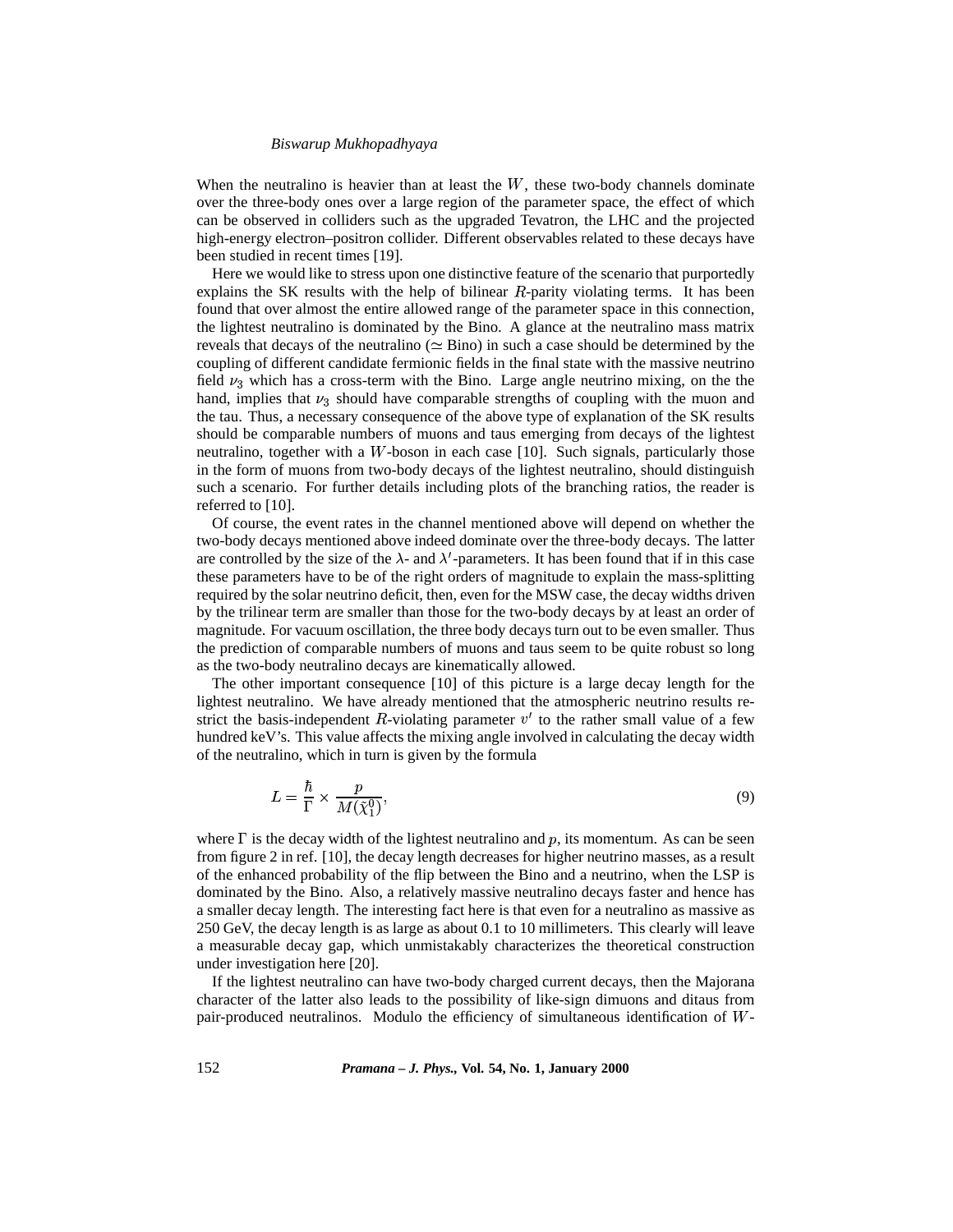#### *Neutrino mass patterns*

pairs, these like-sign dileptons can also be quite useful in verifying the type of theory discussed here.

## **4. Summary and conclusions**

We have demonstrated that it is possible to explain both the atmospheric and solar neutrino deficits in a SUSY model with  $R$ -parity violation is in-built in it. An important role is played by the bilinear  $R$ -violating terms in the superpotential, whereby a tree-level mass for one neutrino can be generated via mixing with neutralinos. The mass-squared difference expected from the atmospheric muon neutrino deficiency (for  $\nu_{\mu} - \nu_{\tau}$  oscillation) constrains the basis-independent parameter characterizing  $R$ -parity violation in the neutrino–neutralino and lepton–chargino sectors. Side by side, the existence of trilinear lepton number violating terms in the superpotential can give rise to a mass-splitting between the two remaining neutrinos and thus account for the solar neutrino deficit. The values of the trilinear parameters required for this imply that the lightest neutralino should dominantly decay in two-body channels if it is heavier than the W-boson. Maximal mixing, as required by the super-Kamiokande data, implies that comparable numbers of muons and taus should be seen in charged current decays of the neutralino when the two-body decays are kinematically allowed. In addition, the magnitudes of the  $R$ -parity violating parameters required by the atmospheric neutrino data causes the neutralinos to have large decay lengths, and therefore leads to displaced vertices in SUSY search experiments. Thus -parity violating SUSY lends itself as a viable mechanism for generating the expected neutrino masses and mixing patterns, with verifiable (or falsifiable) consequences in collider experiments.

# **Acknowledgments**

I am grateful to my collaborators, Asesh K Datta, Sourov Roy and Francesco Vissani, from whom I have learnt most of what has been discussed above. I also acknowledge useful discussions with Anjan Joshipura. Finally, I thank the organizers of the 'Discussion Meeting on Neutrino Physics' at the Physical Research Laboratory, Ahmedabad, for giving me an opportunity to present my views on this subject.

### **References**

- [1] Y Fukuda *et al*, *Phys. Lett.* **B433**, 9 (1998); *Phys. Rev. Lett.* **81**, 1562 (1998)
- [2] For reviews see, for example, H Haber and G Kane, *Phys. Rep.* **117**, 75 (1985) G Kane (ed), *Perspectives in Supersymmetry* (World Scientific, 1998)
- [3] G Farrar and P Fayet, *Phys. Lett.* **B76**, 575 (1978) C Aulakh and R Mohapatra, *Phys. Lett.* **119**, 136 (1982)
- [4] See, for example, V Barger, G Giudice and T Han, *Phys. Rev.* **D40**, 2987 (1989) H Dreiner, hep-ph/9707435
	- D Choudhury and S Raychaudhuri, *Phys. Lett.* **B401**, 54 (1997)
	- R Barbier *et al*, hep-ph/9810232

*Pramana – J. Phys.,* **Vol. 54, No. 1, January 2000** 153